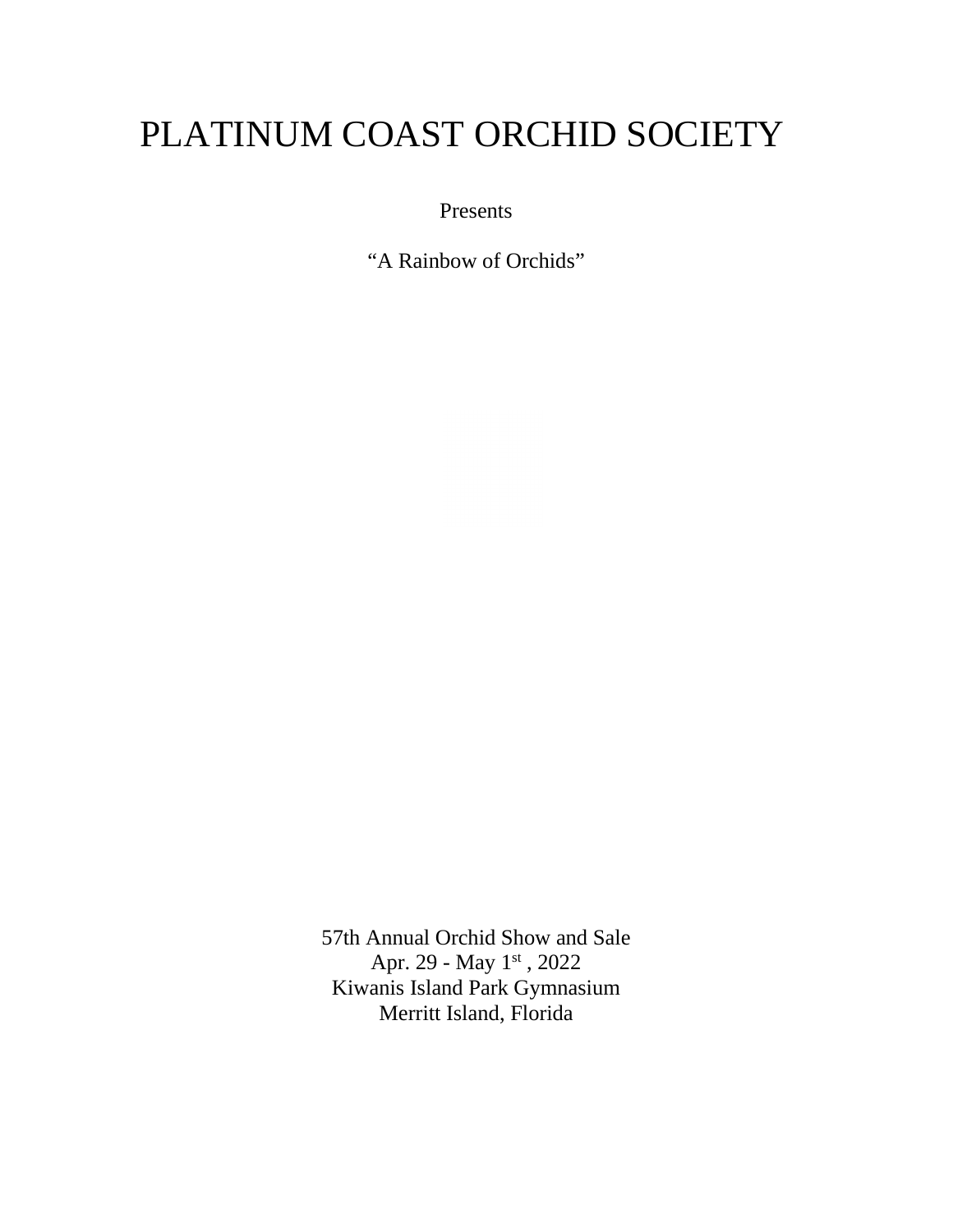### PLATINUM COAST ORCHID SOCIETY

| 2022 Officers  |                          |
|----------------|--------------------------|
| President      | Ed Kidder                |
| Vice President | <b>Mark Walters</b>      |
| Secretary      | Carolyn Anderson         |
| Treasurer      | <b>Margaret Croucher</b> |

#### Directors James Rice, Kathy Ballance, Witha Lacuesta, Bert Forbush, Peter Pancoast

## *"A Rainbow of Orchids"* Show Committee

| <b>Show Chairman</b>           | Laura Blackmon             |
|--------------------------------|----------------------------|
| <b>AOS Judging Chairman</b>    | Joe Bryson                 |
| <b>AOS</b> Liaison             | <b>Betty Adamson</b>       |
| <b>AOS</b> Photographer        | <b>Wes Norton</b>          |
| <b>Show Design Coordinator</b> | <b>Betty Adamson</b>       |
| <b>Show Awards</b>             | <b>Bill Croucher</b>       |
| Clerk Chairman                 | <b>Margaret Croucher</b>   |
| <b>Courtesy Booth</b>          | Tammy Cheng & Anna Palermo |
| Education                      | <b>Bert Forbush</b>        |
| Exhibitors                     | Patti Scholes              |
| Hospitality                    | Carolyn Anderson           |
| Judges' Luncheon               | Witha Lacuesta             |
| <b>Niches</b>                  | Phil and Julie Howard      |
| Printing                       | <b>Thunderbird Press</b>   |
| Publicity                      | Patti Scholes              |
| Registration/Classification    | <b>Margaret Smith</b>      |
| Schedule                       | <b>Sally Pancoast</b>      |
| Set Up/Cleanup                 | Carl Lufkin                |
| Society Exhibit                | Clive Gay                  |
| Society Membership             | <b>Tammy Cheng</b>         |
| Sponsor & Award Boards         | Laura Blackmon             |
| <b>Sponsors</b>                | Anna Palermo               |
| <b>Ticket Booth</b>            | Al Valentine               |
| Transportation                 | Mark Walters               |
| Trophies/Awards                | JoAnn Amos                 |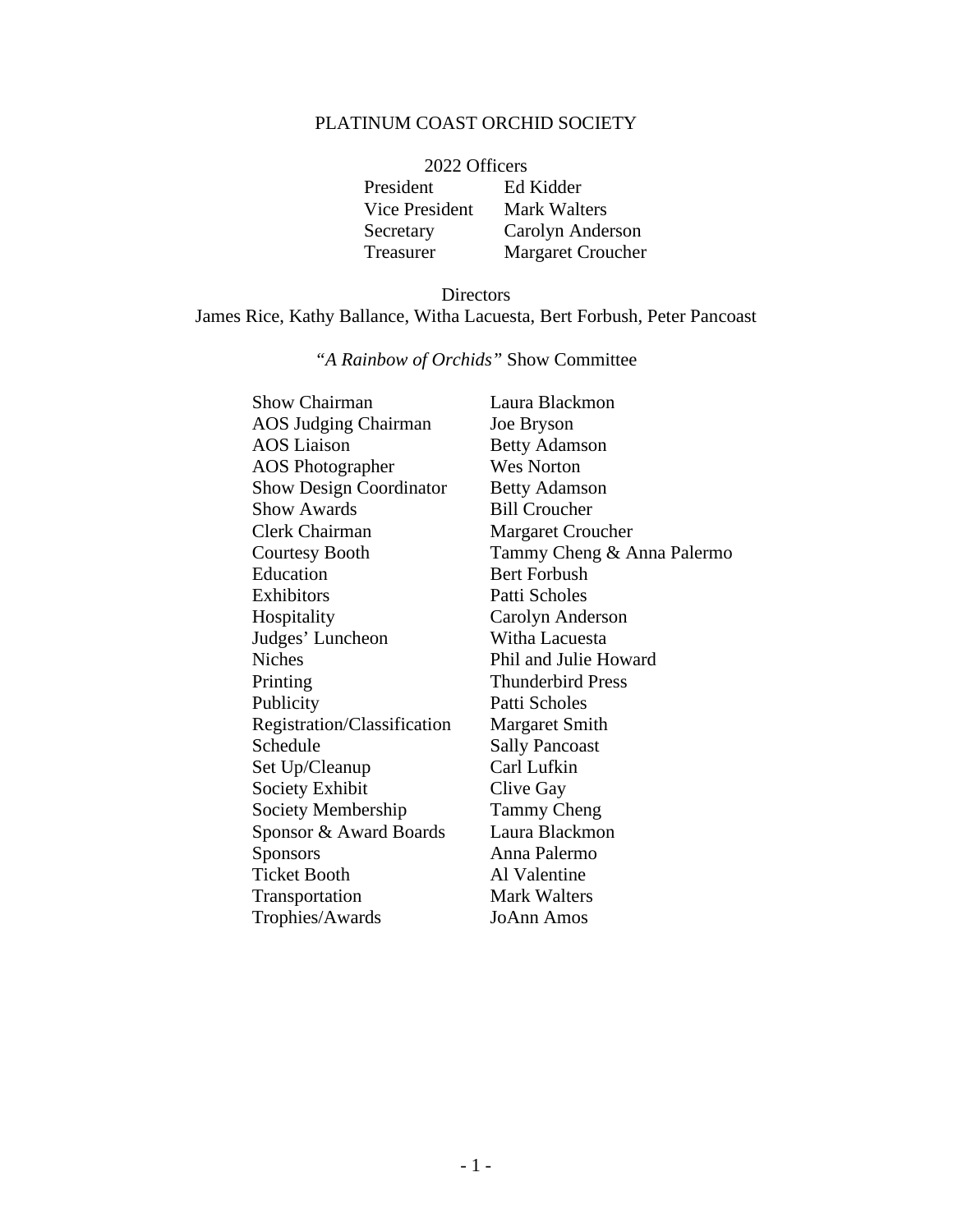#### RULES

1. The 57<sup>th</sup> annual Platinum Coast Orchid Society Show and Sale will be held on Apr. 29 - May 1, 2022.

**Hours open to the public:**

Friday, Apr.  $29<sup>th</sup> - 9$  am to 5 pm Saturday, Apr.  $30<sup>th</sup> - 9$  am to 5 pm Sunday, May  $1^{st}$  – 9 am to 4 pm **Location:** Kiwanis Island Park Gymnasium 951 Kiwanis Island Park Road Merritt Island, Florida 32952

2. **Setup:**

The Kiwanis Island Facility will be open to exhibitors for set up Thursday, April 28<sup>th</sup> 2022, 8:00 am until 8:00 pm.

- 3. Participation is by invitation. Any person complying with the rules of the show may exhibit. Exhibits are to conform to the Show Theme: "*A Rainbow of Orchids"*
- 4. Any carts used must have wide rubber wheels only.
- 5. Blue Painter's Tape is the only tape that may be used on the floor.
- 6. Table skirting and top covering for all tables will be provided by the PCOS.
- 7. **Classification and Registration:**

Thursday, April  $28<sup>th</sup>$ , 2022.

Begins at 10:00 am and closes at 3:00 pm

All plants and exhibits must be in place and ready for judging by 9 am on Friday, Apr.  $29<sup>th</sup>$ 

- 8. Judging by American Orchid Society Judges will begin at 9 am on Apr. 29<sup>th</sup>. Two members of the Platinum Coast Orchid Society will participate with the AOS Judges in the selection of the trophy for the PCOS President's award.
- 9. Late entries (individual plants only) will be displayed but not entered for ribbon judging.
- 10. Plants within an exhibit must **not** be removed from the show prior to 4:00 pm Sunday, May 1. If this rule is violated, it will invalidate any awards received. Exhibits must be removed by 6 pm on Sunday, May 1.
- 11. Exhibitors may make two or more entries in a class provided that each entry is a different variety or grouping of varieties. There will be no ribbon judging in commercial exhibits. However, any exhibited plant is eligible for a trophy.
- 12. Any plant found to be classified incorrectly may be reclassified to a correct class or disqualified at the judges' discretion. It is the responsibility of the **exhibitor** to be sure his or her plant is classified properly. Carefully measure blooms where size determines class number. The Classification Committee will be available for assistance.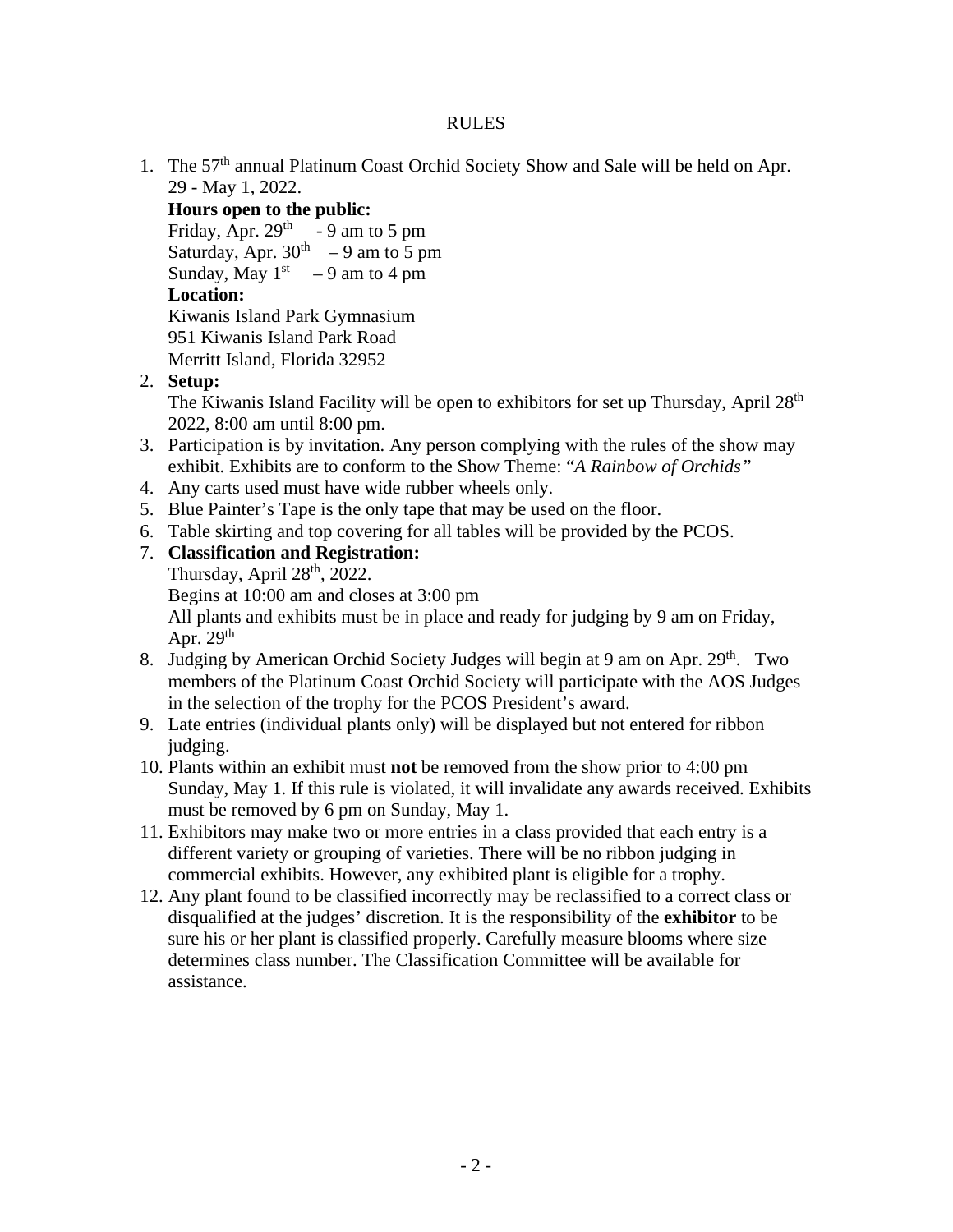- 13. The following are rules concerning exhibitors' areas. They apply equally to amateur, society, and commercial areas unless otherwise noted. Any deviation requires prior approval. The Show Chairperson is the only one authorized to approve a deviation.
	- a. Each exhibit must conform to the specific placement as indicated by the Staging Committee. A placard will clearly show the area assigned and the direction in which the exhibit is to be faced.
	- b. At least 90% of the assigned space for exhibits must be utilized.
	- c. Placing the orchids in baskets, boxes, etc. for display is discouraged. This is viewed as a method of prefabricating your exhibit for expediency and falls short of acceptable standards.
	- d. Props such as driftwood, rocks, cork, slabs, etc. may be used in exhibits.
	- e. Use of indoor or outdoor carpet is not permitted.
	- f. The use of waterfalls or water wheels and/or lights is permitted, with prior approval of the Show Chairperson. Electricity is not available at exhibits.
- 14. The Classification and Registration Committee may subdivide any class along logical lines as entries are registered. Judges may further subdivide classes to give fair recognition to quality flowers in the show.
- 15. Judges must sign reports and/or score cards before they are turned in to the Chairperson of Registration. The Judges are requested to leave comments on all exhibits.
- 16. All plants and flowers in competition must be properly and prominently labeled. No tags with owner's names will be permitted. Plants improperly labeled are subject to disqualification.
- 17. Signs used in sales areas by commercial growers must present a reasonably neat and professional appearance.
- 18. The Platinum Coast Orchid Society, its Officers or Show Committee members, or the Kiwanis Island Complex will not be responsible for damage or loss of plants, flowers, or other displayed material. However, efforts will be made to provide safeguards to the best extent possible.
- 19. During set-up and prior to judging, no Judges will be in the exhibit area except those involved in putting in an exhibit.
- 20. All flowers not claimed by their exhibitors will become the property of the Platinum Coast Orchid Society and may be disposed of at its discretion.
- 21. No duplicate prizes will be awarded.
- 22. Anyone wishing to call the Judges attention to a plant they would like considered for AOS judging may list the plant(s) with the Chairperson of Judges before the judging begins.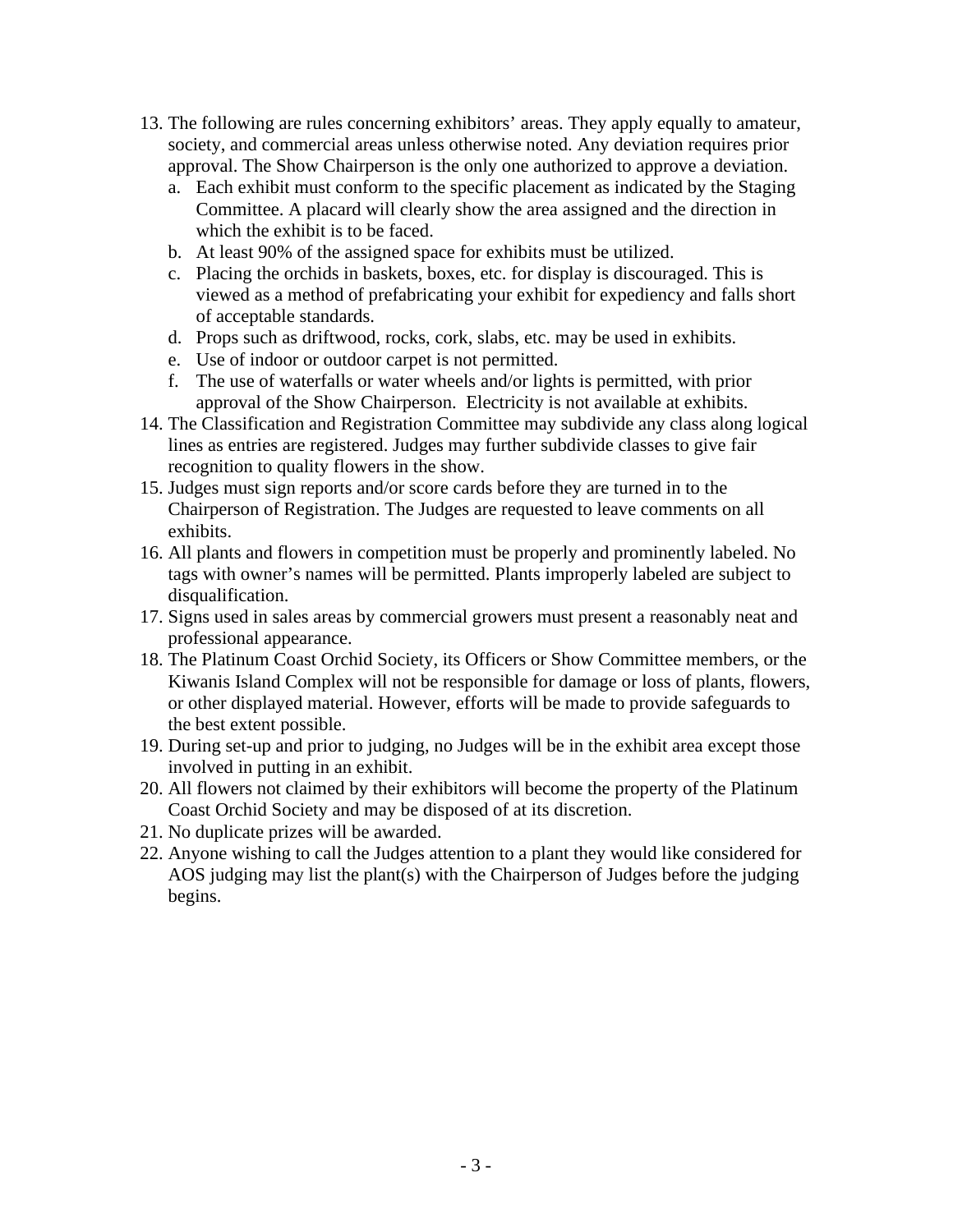- 23. The Judges and Exhibitors are expected to familiarize themselves with these Rules, asking the Show Chairperson for an interpretation, if necessary. Decisions of the Show Chairperson are final.
- 24. Plants displayed in exhibits may be entered in individual classes but must be registered in the name of the owner (not necessarily the exhibitor).
- 25. Commercial Exhibitors (Class 11) are eligible for a 120 sq. foot sales area. Sales areas are reserved upon receipt of invitation acceptance form and fee. Orchids, orchids supplies, orchid gifts, and plants compatible with orchid culture, i.e. Anthuriums, Bromeliads, etc. may be sold but orchids must predominate. All plants and supplies offered for sale must have prices displayed. Sales areas must be attended during the hours the show is open for the convenience of the public and protection of the exhibitor/seller.
- 26. Any plants showing evidence of being diseased or having pests will not be permitted and may be removed by the Show Chairperson or Judging Chairperson. This also applies to plants for sale by commercial exhibitors.
- 27. The Show Chairperson and his or her committee and/or the Judging Chairperson, as appropriate, will be responsible for resolving those matters which may arise and are not already covered by any rule previously stated.